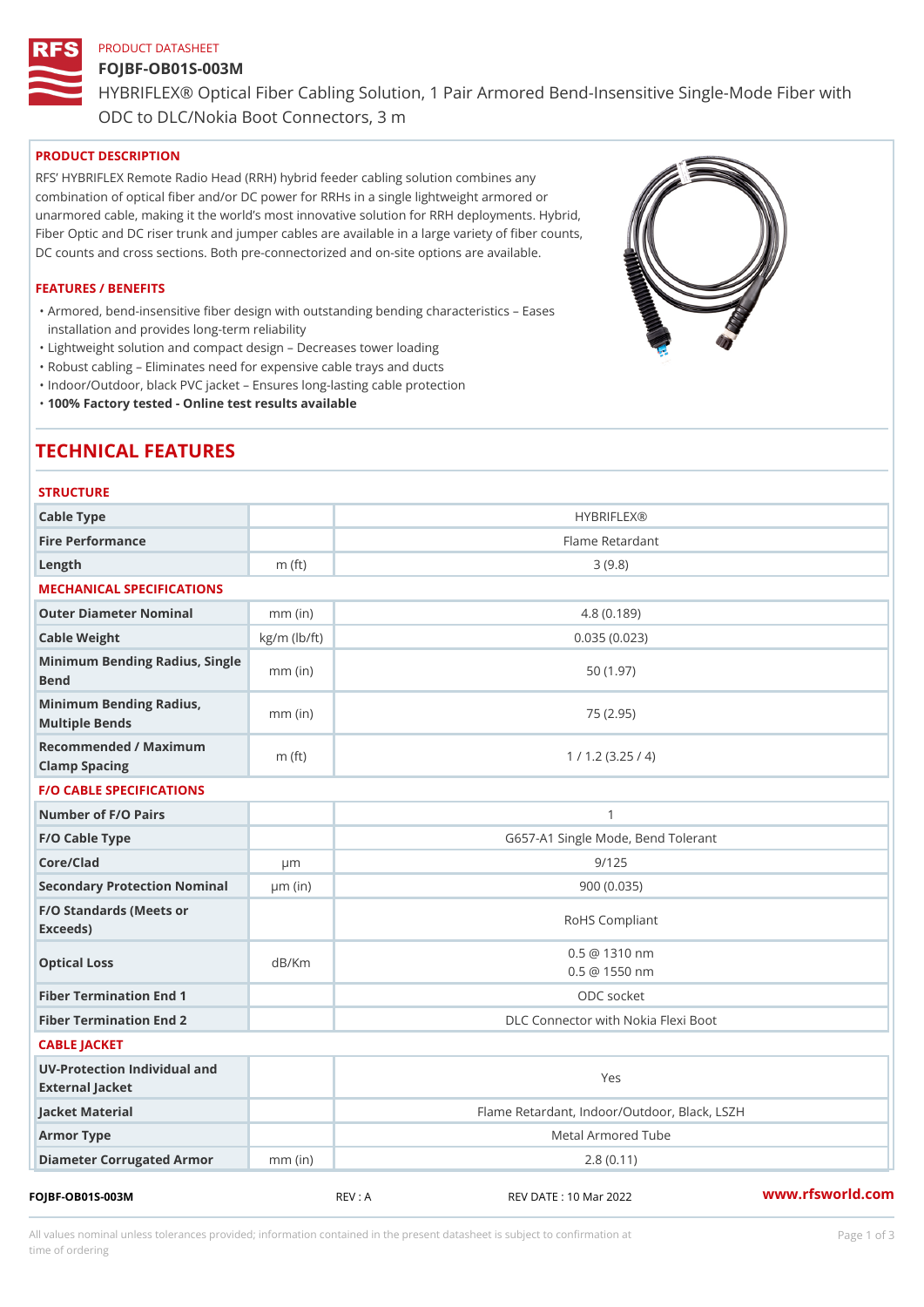#### PRODUCT DATASHEET

## FOJBF-OB01S-003M

HYBRIFLEX® Optical Fiber Cabling Solution, 1 Pair Armored Bend-Inse ODC to DLC/Nokia Boot Connectors, 3 m

#### TESTING AND ENVIRONMENTAL

| Storage Temperature              | $^{\circ}$ C ( $^{\circ}$ F $\vert$ | $-40$ to $70$ ( $-40$ to $158$ ) |
|----------------------------------|-------------------------------------|----------------------------------|
| Operation Temperature            | $^{\circ}$ C ( $^{\circ}$ F $\vert$ | $-40$ to 65 ( $-40$ to 149)      |
| Installation Temperature °C (°F) |                                     | $-20$ to 65 ( $-4$ to 149)       |

#### EXTERNAL DOCUMENT LINKS

Installation Guidelwinessad On-line Factory Te[s](https://www.rfsworld.com/pictures/userfiles/programs/AAST Latest Version.zip)teResults:

#### NOTES

Optimized for Nokia RRH

# ADDITIONAL ASSEMBLIES - ODC TO DLC

| Length, m | Model Number                   |
|-----------|--------------------------------|
| -1        | $HA - FOJBF - OL - 01SM - 1$   |
| -3        | $HA - FOJBF - OL - 01SM - 3$   |
| 5         | $HA - FOJBF - OL - 01SM - 5$   |
| 10        | $HA - FOJBF - O L - 01SM - 10$ |
| 20        | $HA - FOJBF - O L - 01SM - 20$ |

| Length, m | Model Number     |
|-----------|------------------|
| -3        | FOJBF-OB01S-003M |
| -5        | FOJBF-OB01S-005M |

#### ADDITIONAL ASSEMBLIES - ODC TO DLC/FULLAXS

| Length, m | Model Number                  |
|-----------|-------------------------------|
|           | $HA - FOJBF - OA - 01SM - 1$  |
| 3         | $HA - FOJBF - OA - 01SM - B$  |
| 5         | $HA - FOJBF - OA - 01SM - 5$  |
| 10        | $HA-FOJBF-OA-01SM-10$         |
| 20        | $HA - FOJBF - OA - 01SM - 20$ |
| 30        | $HA-FOJBF-OA-01SM-30$         |

#### ADDITIONAL ASSEMBLIES - ODC TO DLC/NB ADDITIONAL ASSEMBLIES - ODC TO DLC/R2CT

| Length, m | Model Number       |
|-----------|--------------------|
| -3        | $FOJBF-OCO1S-OO3M$ |
| -5        | $FOJBF-OCO1S-OO5M$ |
| 10        | $FOJBF-OCO1S-010M$ |
| 20        | FOJBF-OC01S-020M   |

#### ADDITIONAL ASSEMBLIES - ODC TO DLC/AOPC ADDITIONAL ASSEMBLIES - ODC TO DLC/AOPA

| Length, m | Model Number        |
|-----------|---------------------|
|           | FOJBF-OPA01S-003M   |
| 5         | $FOJBF-OPAO1S-005M$ |

| Length, m | Model Number       |
|-----------|--------------------|
| -3        | $FOJBF-ONO1S-003M$ |
| 5         | $FOJBF-ONO1S-005M$ |
| 10        | $FOJBF-ONO1S-010M$ |
| 20        | $FOJBF-ONO1S-020M$ |

FOJBF-OB01S-003M REV : A REV DATE : 10 Mar 2022 [www.](https://www.rfsworld.com)rfsworld.com

All values nominal unless tolerances provided; information contained in the present datasheet is subject to Pcapgelio an atio time of ordering